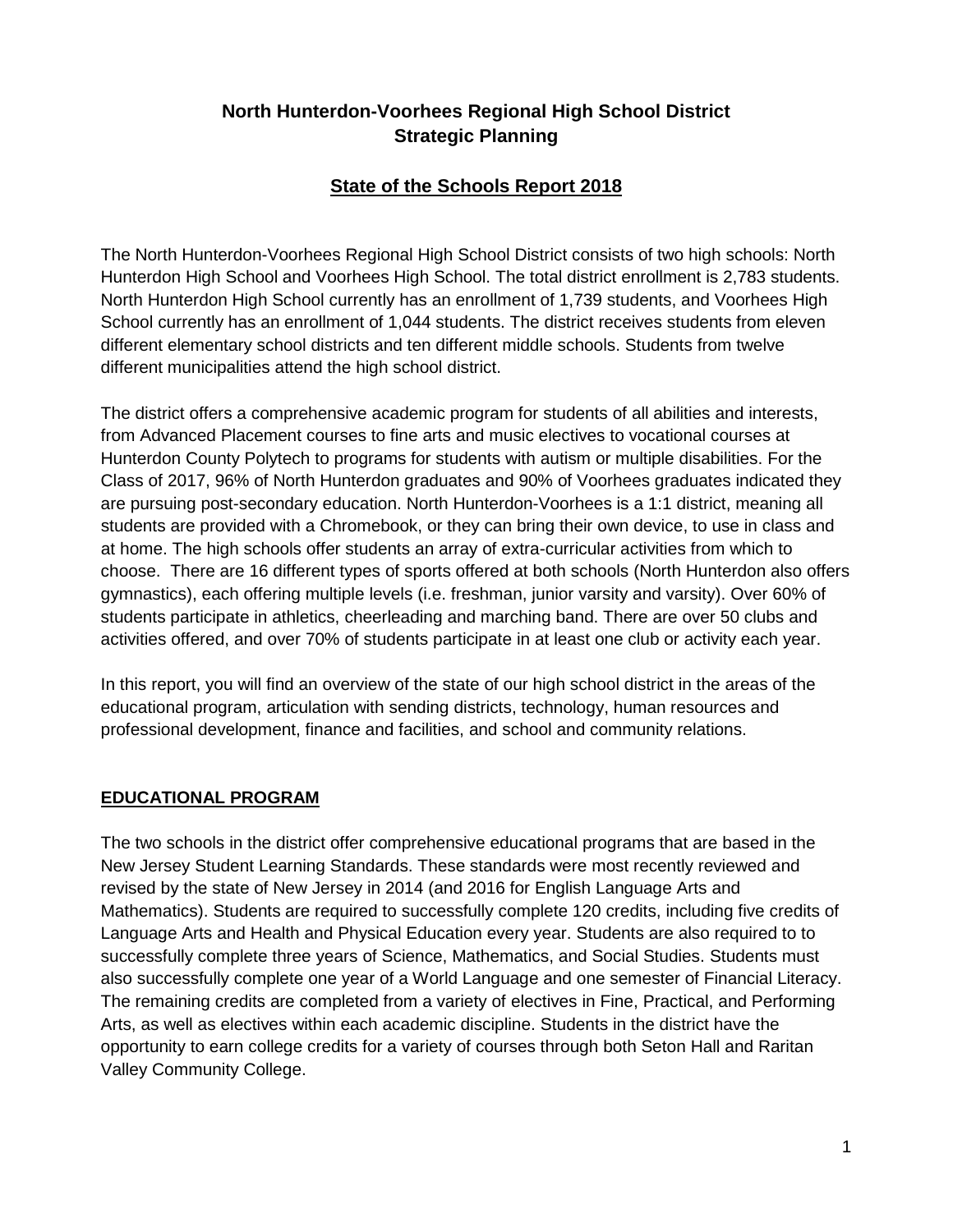In addition to the courses offered in the high schools, students are also able to participate in a variety of one- or two-year half-day programs at Hunterdon County Polytech Career and Technical School. Polytech houses two of their four-year academies (Biomedical Science Academy at North Hunterdon and, starting in the 2018-19 school year, Computer Science Academy at Voorhees) in the North Hunterdon-Voorhees district.

Two changes that were made for the 2017-2018 school year are a new bell schedule and a new science sequence. Both schools had previously had nine forty-minute periods every day. Now, the schools follow a rolling drop-block schedule. There are four morning classes and four afternoon classes, although only three of the four meet every day (for a total of six classes every day). The classes are now 55 minutes in length. Over the course of the year, this change adds up to an additional week of instruction.

The science sequence had been Physics, Chemistry, and Biology, but the results showed that the students did not have the Math background needed to be successful in Physics. As a result, starting with the 2017-2018 school year, the district has switched to a sequence of Biology, Chemistry, and Physics.

Another change that was made to the educational program for the 2017-2018 school year was a change to the administrative structure. In the past, the district had subject-area supervisors in each school. Most recently, those school-based supervisors became district supervisors so that one supervisor was responsible for the same subject at both schools. The supervisors were eliminated for the 2017-2018 school year, and the number of assistant principals at each building was increased from two to four. Now, the assistant principals oversee the departments. This change led to the creation of a new position: Director of Curriculum, Articulation, and Student Achievement.

Students in both schools participate in a variety of standardized assessments. Two tests that have been required by the state are the Partnership for Assessment of Readiness for College and Careers (PARCC) test and the New Jersey Biology Competency Test (NJBCT). Students enrolled in the following courses take the PARCC tests for those subjects: Algebra I, Geometry, Algebra II, English Language Arts 9, English Language Arts 10, and English Language Arts 11. With the exception of Algebra I (since our best-performing students take that PARCC assessment in middle school), the district's PARCC scores significantly exceed the state and cross-state averages. Students taking the NJBCT significantly exceeded students in the state and in our District Factor Group (I). Starting with the 2017-2018 school year, the NJBCT is being replaced by the New Jersey Student Learning Standards - Science test, which is a comprehensive science test for juniors.

| Algebra I     | <b>NHHS</b> | <b>VHS</b> | <b>State</b> | Cross-State |
|---------------|-------------|------------|--------------|-------------|
| Average Score | 742         | 744        | 743          | 738         |
| $%4$ and 5    | 42%         | 39%        | 42%          | 36%         |

These are the results from the 2017 administration of these assessments: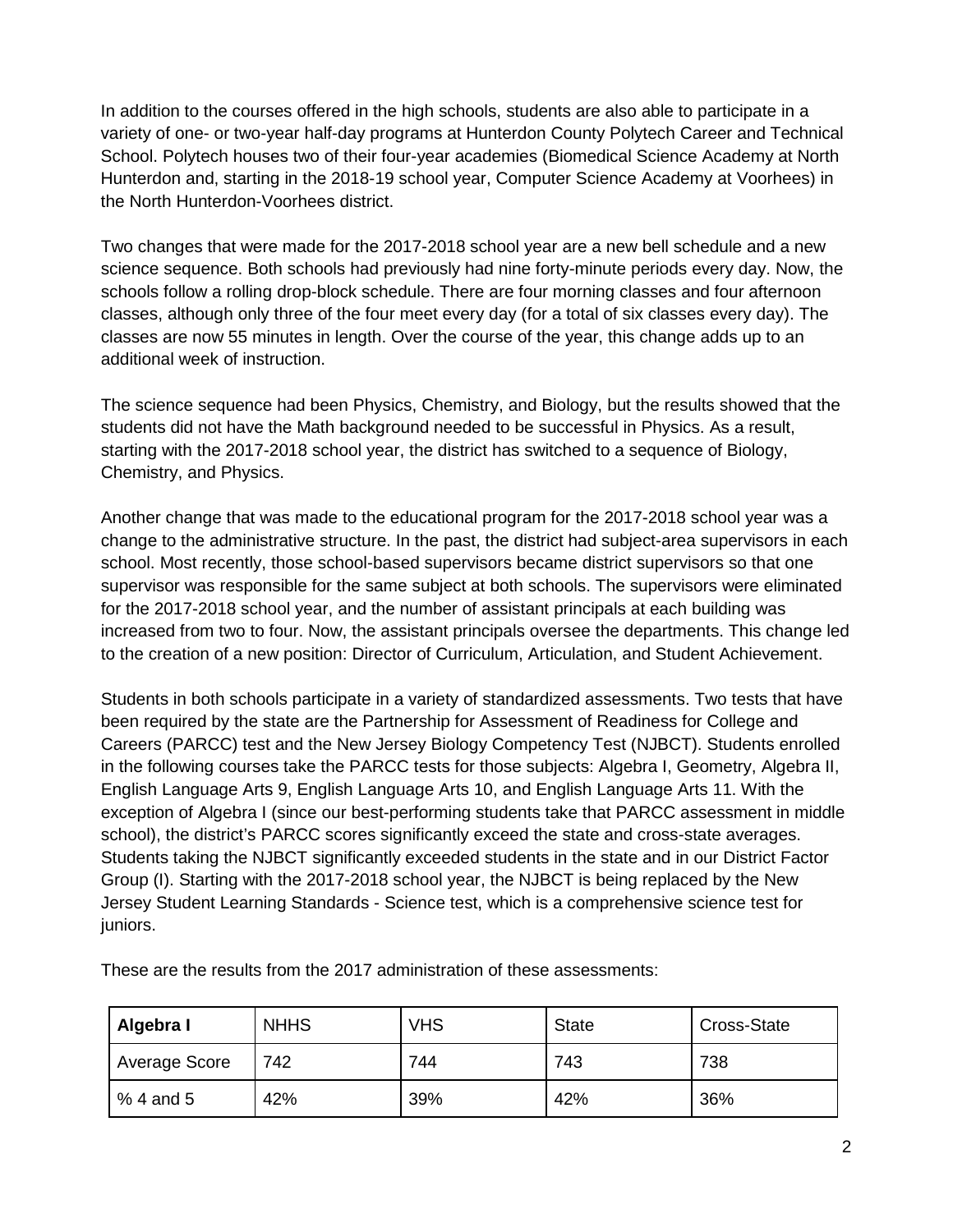| l (meets and<br>exceeds |  |  |
|-------------------------|--|--|
| expectations)           |  |  |

| <b>Geometry</b>                                     | <b>NHHS</b> | <b>VHS</b> | <b>State</b> | Cross-State |
|-----------------------------------------------------|-------------|------------|--------------|-------------|
| Average Score                                       | 752         | 748        | 734          | 735         |
| % 4 and 5<br>(meets and<br>exceeds<br>expectations) | 57%         | 50%        | 30%          | 32%         |

| Algebra II                                           | <b>NHHS</b> | <b>VHS</b> | <b>State</b> | Cross-State |
|------------------------------------------------------|-------------|------------|--------------|-------------|
| Average Score                                        | 774         | 761        | 723          | 723         |
| $%4$ and 5<br>(meets and<br>exceeds<br>expectations) | 78%         | 64%        | 27%          | 27%         |

| ELA <sub>9</sub>                                    | <b>NHHS</b> | <b>VHS</b> | <b>State</b> | Cross-State |
|-----------------------------------------------------|-------------|------------|--------------|-------------|
| Average Score                                       | 762         | 758        | 748          | 741         |
| % 4 and 5<br>(meets and<br>exceeds<br>expectations) | 66%         | 63%        | 51%          | 43%         |

| <b>ELA 10</b>                                        | <b>NHHS</b> | <b>VHS</b> | <b>State</b> | Cross-State |
|------------------------------------------------------|-------------|------------|--------------|-------------|
| Average Score                                        | 772         | 750        | 741          | 741         |
| $%4$ and 5<br>(meets and<br>exceeds<br>expectations) | 74%         | 52%        | 45%          | 45%         |

| <b>ELA 11</b>                       | <b>NHHS</b> | <b>VHS</b> | <b>State</b> | Cross-State |
|-------------------------------------|-------------|------------|--------------|-------------|
| Average Score                       | 759         | 759        | 735          | 734         |
| $%4$ and 5<br>(meets and<br>exceeds | 58%         | 65%        | 37%          | 37%         |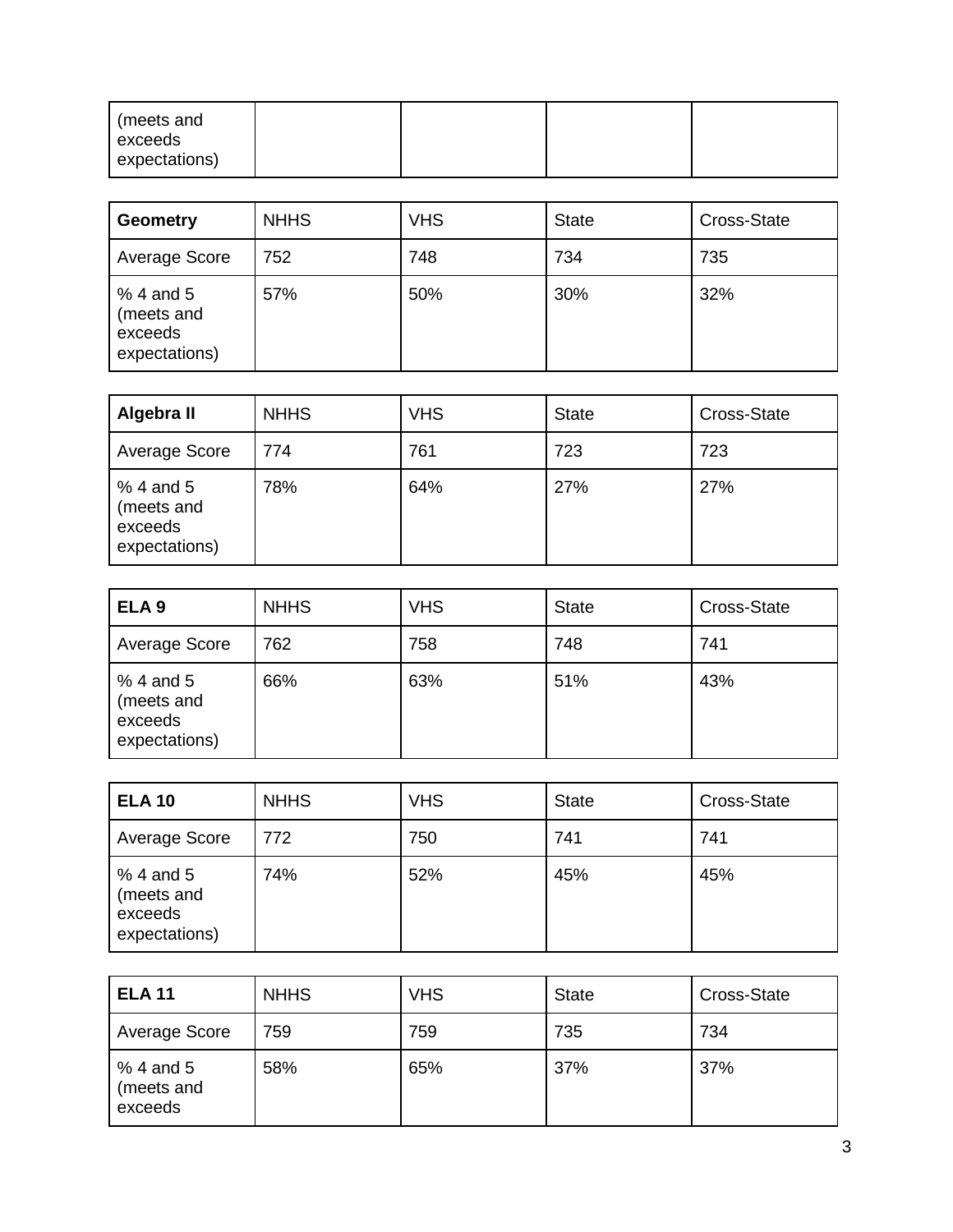| expectations) |  |  |
|---------------|--|--|
|               |  |  |

| <b>NJBCT</b>            | <b>NHHS</b> | <b>VHS</b> | <b>State</b> | DFG (I) |
|-------------------------|-------------|------------|--------------|---------|
| Advanced<br>Proficient  | 35%         | 33.1%      | 15.9%        | 30%     |
| Proficient              | 47.5%       | 52.5%      | 42.2%        | 49.9%   |
| Partially<br>Proficient | 17.5%       | 14.5%      | 41.9%        | 20%     |

Many students also participate in the Advanced Placement program, including taking the AP exams in May. This is an overview of the 2016-2017 Advanced Placement programs at both schools:

North Hunterdon:

- 501 students took 1,112 AP exams
- 81.8% of students taking the exam scored 3 or higher (compared to 70.8% in New Jersey)
- 77.6% of the student population in grades 11-12 took at least one AP course (from 2015- 2016 New Jersey School Performance Report)

Voorhees:

- 201 students took 432 AP exams
- 89.6% of students taking the exam scored 3 or higher (compared to 70.8% in New Jersey)
- 56.9% of the student population in grades 11-12 took at least one AP course (from 2015-2016 New Jersey School Performance Report)

Finally, many students take the SAT. These are the results reported in the 2015-2016 New Jersey School Performance Reports:

| <b>SAT</b>                 | <b>NHHS</b> | <b>VHS</b> | <b>State</b> |
|----------------------------|-------------|------------|--------------|
| <b>Reading and Writing</b> | 600         | 594        | 537          |
| Math                       | 607         | 591        | 538          |

According to the 2015-2016 New Jersey School Performance Reports, the 2015-2016 graduation rate was 97.4% for North Hunterdon and 96.1% for Voorhees.

Both high schools are accredited by Middle States, and both high schools have been selected as National Blue Ribbon Schools of Excellence (North Hunterdon in 2001 and Voorhees in 2015). In "The Top 100 Public High Schools in New Jersey" article in the September 2016 *New Jersey Monthly* magazine, North Hunterdon was ranked 39th and Voorhees was ranked 53rd. In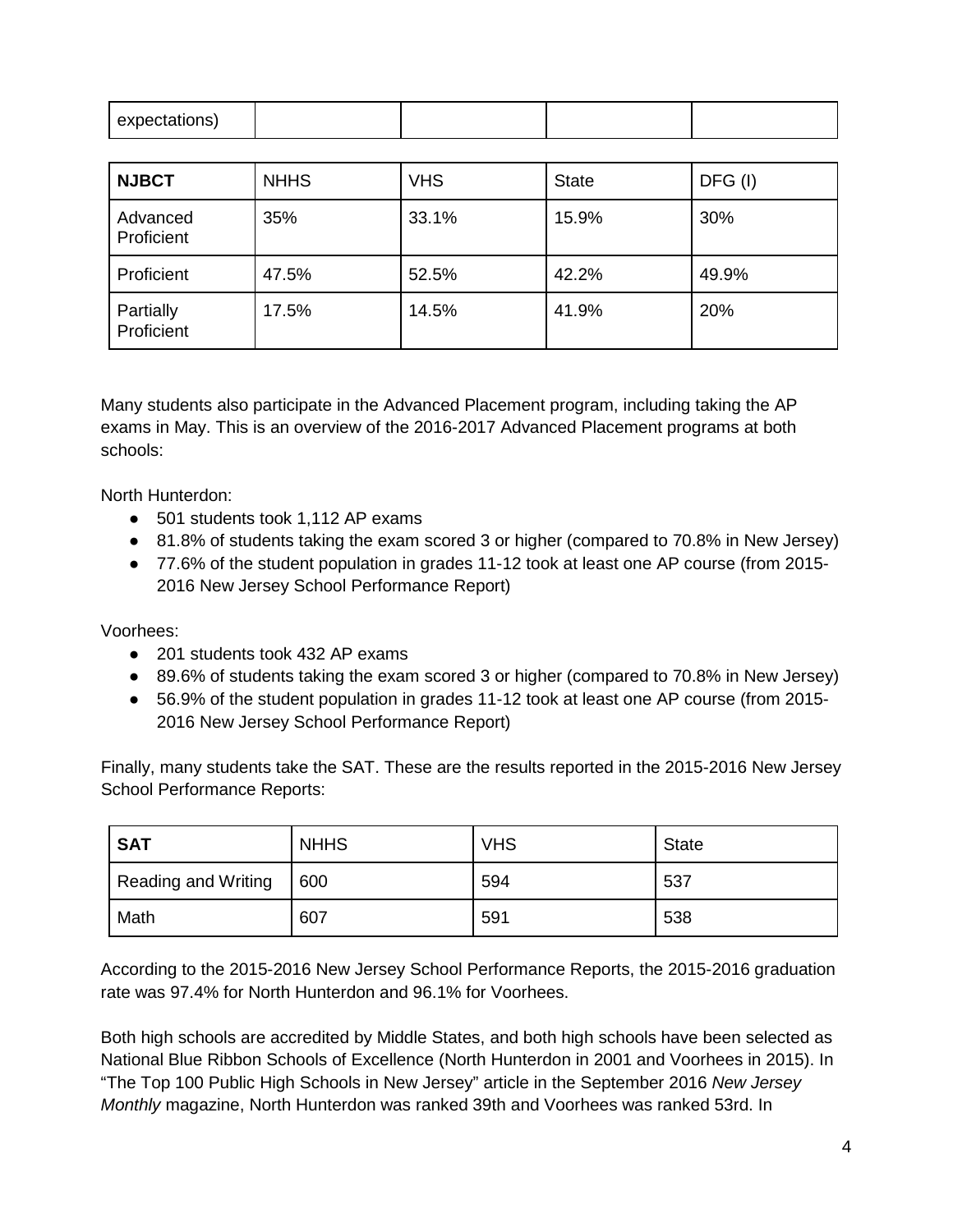*Newsweek* magazine's 2016 ranking of the country's best public high schools, the North Hunterdon-Voorhees district was ranked 233rd.

## **ARTICULATION**

The North Hunterdon-Voorhees superintendent and the superintendents of the eleven sending districts have identified articulation as a priority. The superintendents all realize that students will be more successful as they transition to the high school when teachers and administrators from the districts collaborate throughout the year. A new position was created for the 2017-2018 school year to help facilitate effective articulation among the districts: Director of Curriculum, Articulation, and Student Achievement. This position allows one person to oversee everything related to articulation.

Another important change for the 2017-2018 school year is the creation of two new positions: a Math teacher coach and an English teacher coach. These teachers primarily work with the middle schools and their teachers to help make sure students enter the high school prepared to be successful in their freshman English and Math classes. These teacher coaches are the link that connects the middle schools to one another and to the high schools. The teacher coaches are able to help facilitate the sharing of materials and best practices between the middle schools, and they are also able to help inform the freshman teachers about what the students learn in 8th grade. As a result of the creation of these positions, the North Hunterdon-Voorhees district knows much more about what happens in 8th grade than it ever knew before.

The two main goals related to articulation are increasing the amount of subject-area articulation meetings and increasing the attendance at articulation meetings. The below chart shows the articulation meetings held during the 2016-2017 school year and the goal for meetings during the 2017-2018 school year.

| Subject                  | Meetings in 2016-17 | Attendance %   | Meetings in 2017-18 |
|--------------------------|---------------------|----------------|---------------------|
| Superintendents          | 7                   |                | 11                  |
| <b>STEM</b>              | 1                   | 50%            | $\overline{2}$      |
| Science                  | 3                   | 53%            | 3                   |
| World Language           | 1                   | 33%            | $\overline{2}$      |
| Math                     | 3                   | 78%            | 3                   |
| <b>Social Studies</b>    | 1                   | 33%            | $\overline{2}$      |
| <b>Special Education</b> | 9                   | 71%            | 9                   |
| English                  | 4                   | 54%            | 3                   |
| Guidance                 | 4                   | 65%            | 4                   |
| Health/PE                | 0                   | $\blacksquare$ | 1                   |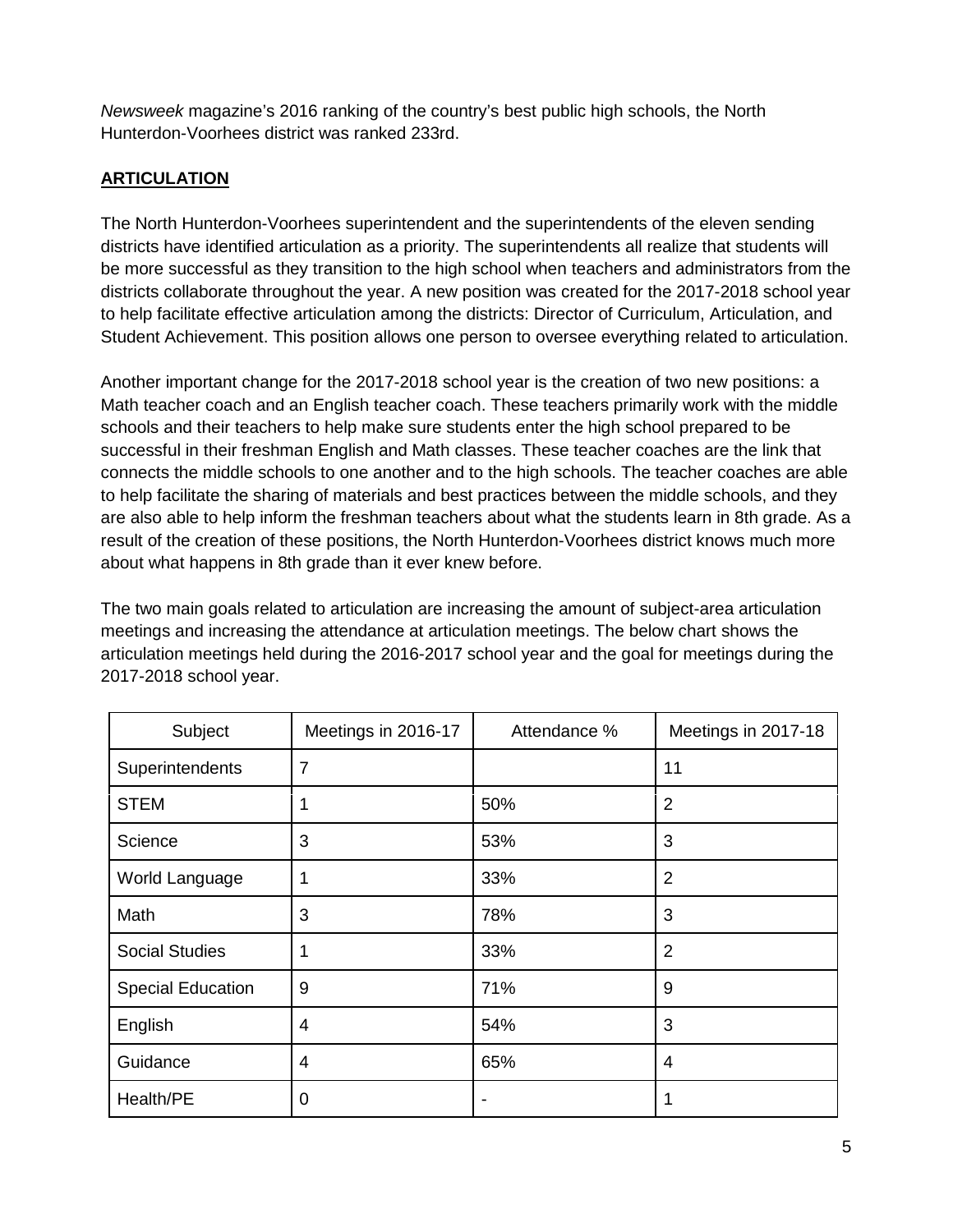| Music         |    | -                        |    |
|---------------|----|--------------------------|----|
| Art           | u  | ۰                        |    |
| Library/Media | υ  | $\overline{\phantom{0}}$ |    |
| Total         | 33 |                          | 43 |

The main goals for the subject-area articulation meetings are to ensure proper placement for students in their 9th-grade classes and to share best practices to increase student achievement. For subjects that have multiple articulation meetings, the meetings after the first one will focus on data analysis of standardized assessment results to help improve student achievement and collaborating on the curriculum for the subject.

## **Summary**

#### Strengths **Challenges** 1. Offering a comprehensive program to students 2. A strong Advanced Placement program 3. Continuous refinement of curriculum maps to improve instruction 1. Students entering the district at different skill levels because of the differences between the sending schools 2. Implementing Next Generation Science Standards 3. Integrating STEM and the arts across disciplines

#### Educational Program

#### **Articulation**

| <b>Strengths</b>                                                                                                                                                                                                | Challenges                                                                                                                                                                                                                                                         |  |
|-----------------------------------------------------------------------------------------------------------------------------------------------------------------------------------------------------------------|--------------------------------------------------------------------------------------------------------------------------------------------------------------------------------------------------------------------------------------------------------------------|--|
| English and Math teacher coaches<br>1.<br>working with the sending schools<br>Regular subject-area articulation<br>2.<br>meetings<br>Regular articulation meetings with<br>3.<br>sending school superintendents | 1. Inconsistent cooperation and<br>collaboration with the sending schools<br>2. Meetings taking teachers out of the<br>classroom and costing money for a<br>substitute<br>3. Getting twelve districts to have the<br>same schedule for professional<br>development |  |

## **TECHNOLOGY**

## **Overview**

Almost all aspects of school operations involve the use of some digital technology tool. Casual observation of the daily life at North Hunterdon and Voorhees will show that the District currently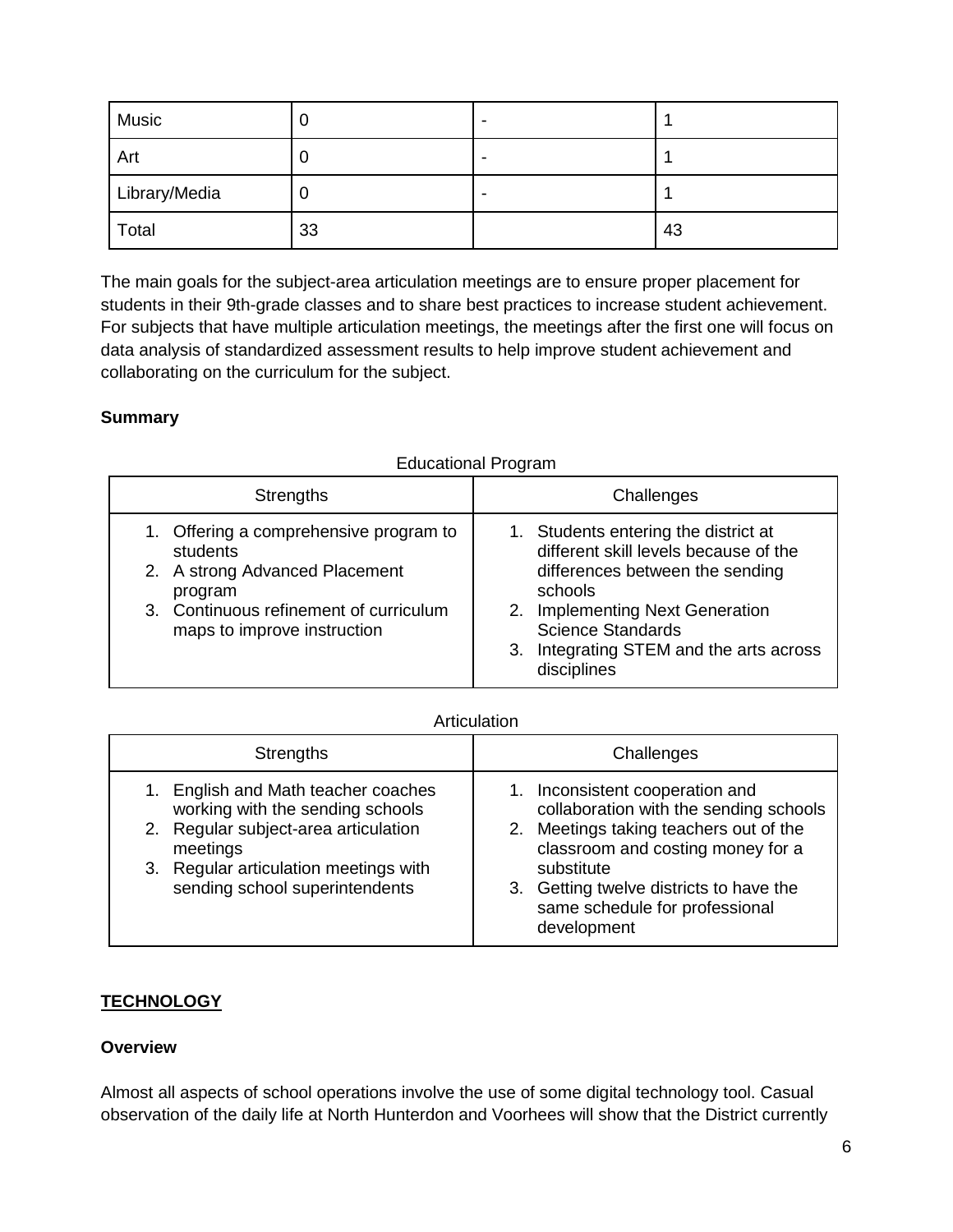utilizes a wide range of technology tools on a daily basis to: support instruction, infuse 21st century skills in our student population, improve and maintain job efficiency in our staff, provide security to our campuses, and enhance communication between staff, students and the community. The District is currently able to provide this wide variety of technological tools based on a strong technology infrastructure built over time. The following are some key technology tools currently in use at the District:

- The District currently runs a 1:1/BYOD program where students are provided a Chromebook or allowed to bring their own Chromebook to school for daily use in the classroom and at home.
	- 93% of students report using their Chromebooks daily in the classroom.
	- $\circ$  60% teachers show augmented technology use in the SAMR<sup>[1](#page-6-0)</sup> scale.
- The District has a strong and flexible Student Information System called Aspen that securely maintains all our student records and connects student, staff, and family members.
	- All academic records are maintained electronically in Aspen.
	- Health, Technology, and Athletics forms are delivered/collected electronically using Aspen.
	- Parent/Guardians receive an academic report for each student twice a month from the data collected in Aspen.
- The District currently provides to staff and students multiple instructional software and access to software as a service (SaaS) solutions in the Internet: Google Docs, Google Classroom, Kahoot, Online Textbooks, Quia, etc.
	- Our students work on an average of 9,000 Google Documents each week during the school year.
	- There is a daily average of 27,000 students who visit Google Classrooms.
- The District currently provides A/V technology in each classroom to enhance instruction.
	- At least a projector and DVD player are available in each classroom.
- The District provides each faculty member with a computer to aid in instruction and in their professional duties.
	- 83% of teachers believe that computers and technology enhance their daily life.
- The District provides 1,500Mbps of Internet bandwidth between both schools, wireless networking across campuses, redundant phone service with emergency notification; as well as local and cloud storage for staff, students, and the community.
	- 60% of teachers say Internet speed at school is above average.

## **Case Score**

Since 2013, the District utilizes an electronic survey platform called Clarity to gather information about technology use in the District in order to identify strengths and challenges and plan accordingly. The survey platform looks at four different aspects of technology use in school: classroom use, access to technology, skill level of users, and environment. Based on the survey results, the platform establishes a CASE score for the District as an indicator of effective

<span id="page-6-0"></span> $1$  SAMR is a four-tier model designed to guide educators as they integrate technology in their classrooms—moving from basic task substitution to actual redefinition. The SAMR scale is used in the Clarity platform the District utilize to measure Technology use.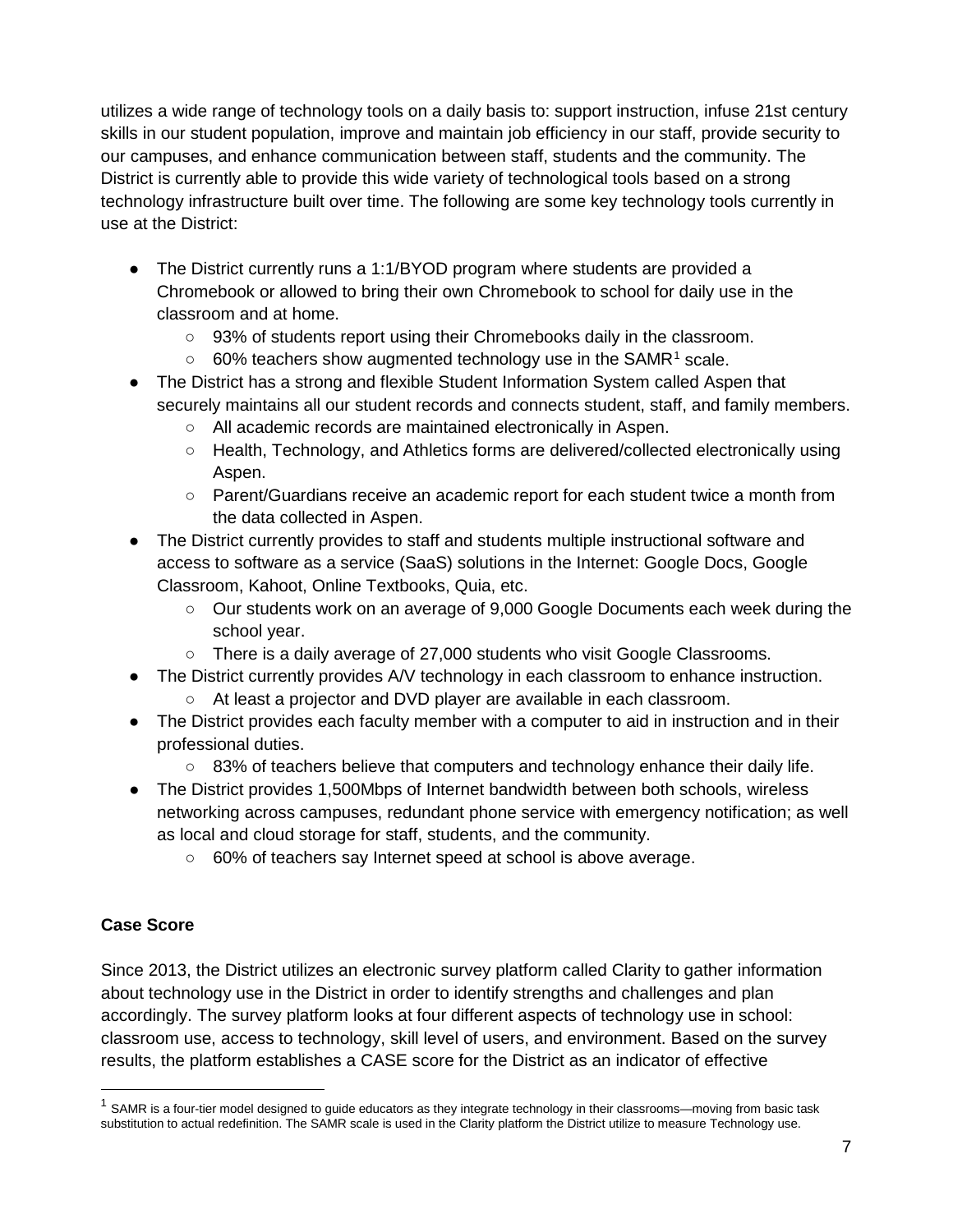technology use in the schools. The CASE score is the primary tool currently used at NHV to assess the state of Technology in the District.

Based on the CASE score, the District has improved since 2013 growing from a 1050 to a 1085 CASE score, which the software classifies as "proficient" and close to "advanced".



## **Challenges**

The Clarity surveys show that the District offers strong access to technology and a fostering environment for its use. And while student and staff use these tools proficiently, there is room for growth so the majority of users achieve advanced or exemplary use of technology. In pursuit of that, three main challenges have been identified. These challenges focus on leveraging the technological tools the District offers. They are:

- Provide to students and families a more cohesive integration of the multiple technological tools currently used across the District.
- Leverage technology tools to enhance the collection and analysis of instructional data, both to faculty and administration.
- Improve delivery of Professional Development on Technology to all staff for continuous, personalized PD.

## **HUMAN RESOURCES AND PROFESSIONAL DEVELOPMENT**

## Human Resources

The North Hunterdon-Voorhees Regional High School District consists of two high schools with 372 employees. The below chart shows the amount of employees in each category and also by each school: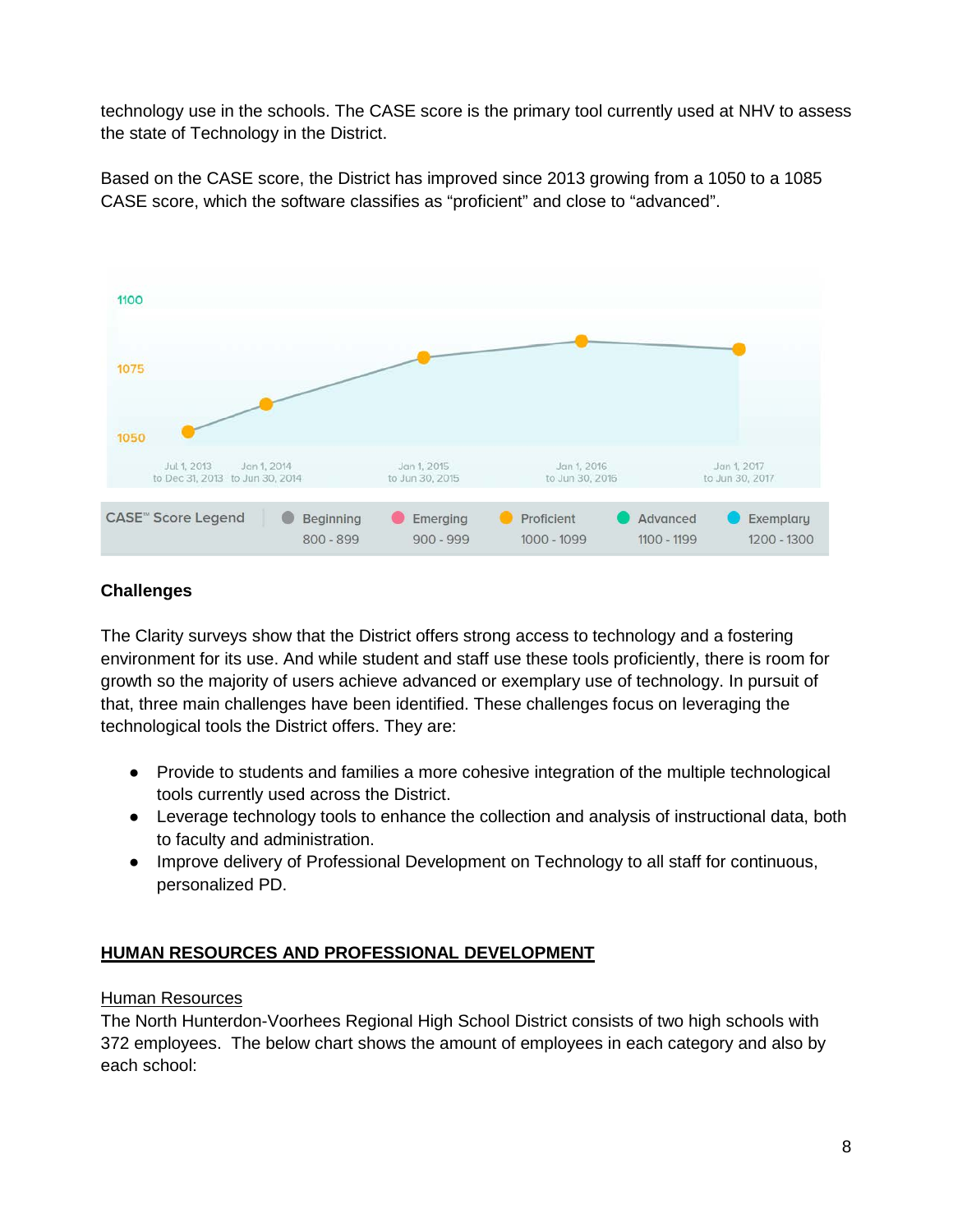| <b>Employee Type</b>                      | <b>District</b><br>Office | <b>North</b><br>Hunterdon | Voorhees | <b>Totals</b> |
|-------------------------------------------|---------------------------|---------------------------|----------|---------------|
| <b>Teachers</b>                           |                           | 130                       | 86       | 216           |
| <b>Educational Services Professionals</b> |                           | 16                        | 9        | 25            |
| Administrators                            | 6                         | 6                         | 6        | 18            |
| <b>Education Support Staff</b>            | 14                        | 21                        | 15       | 50            |
| <b>Secretaries</b>                        | 9                         | 9                         | 9        | 27            |
| <b>Custodial Staff</b>                    |                           | 20                        | 16       | 36            |

#### Strengths:

- A well developed mentoring program that consists of two years of mentorship for new novice teachers and one year for new veteran teachers.
- Electronic application process that allows applicants to apply for vacancies and indicate interest in future openings.
- A fully staffed and highly skilled human resources department.
- Use of a outside service to provide substitute staffing services.
- A new administrative structure that provides direct support through Assistant Principals and Lead Teachers instead of content specific supervisors.
- 66% of professional staff have a Master's degree or higher.

## Challenges:

- The efficient communication of information for personnel changes and updates from the employee perspective.
- Recruiting and maintaining employees based on competitive salary, especially in the midguide salary range.
- Integration of all human resource processes, from recruitment through employment.
- Recruiting teachers in difficult to find areas.
- Additional partnerships should be developed with colleges and universities to ensure adequate student teaching experiences and internships are available in the district.

## Professional Development

The North Hunterdon-Voorhees Regional High School District has a comprehensive professional development plan. The plan is developed through a district committee, and is coordinated through a part-time Professional Development Coordinator and the Director of Curriculum, Articulation and Student Achievement.

## Strengths:

- A well developed PD plan with input from many constituents throughout the district.
- Multiple half day professional development days where teachers and staff can attend inhouse classes and work together and professional development projects.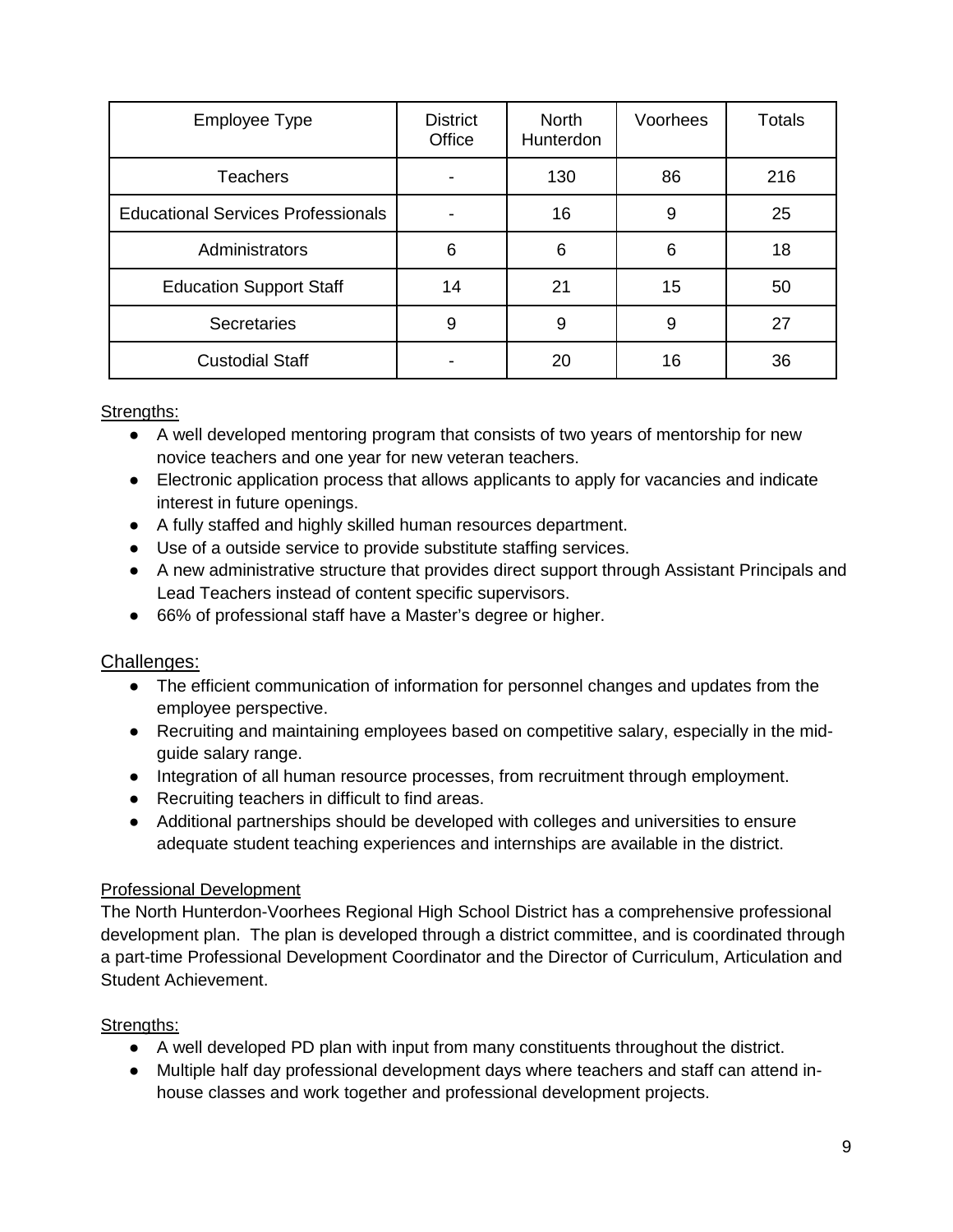- Online courses that satisfy many of the state compliance requirements for annual and semiannual trainings.
- Support from the Board of Education for teachers and professional staff to be reimbursed for graduate courses in pursuit of higher education and continued professional growth.

Challenges:

- Targeted professional development opportunities for individuals and select groups.
- Finding flexible time for individuals to complete professional development opportunities.
- Scheduling professional development opportunities that will benefit the sending districts and increase articulation.
- Professional development opportunities should be connected to the evaluation of the employee.

## **FINANCES & FACILITIES**

Encompassing nearly 180 square miles, the North Hunterdon-Voorhees Regional High School District is the State's largest regional high school district. The District's Board of Education, comprised of twelve elected members representing twelve communities, is also one of the largest School Boards in New Jersey.

Just as each board member has weighted voting power, ranging from 0.9 to 1.4, based primarily on the population of each community and recalculated after each U.S. Census, the local tax levy is apportioned among the communities by the State of NJ on an annual basis using criteria including student enrollment from each of the twelve communities.

In total, the six donor communities to Voorhees High School, which served 37% of the total District student population, and contributed approximately 39% of the 2016-2017 local tax levy revenue. During the same period, expenditures at Voorhees High School represented 44% of the total school allocated expenditures.

Subsequently, the six donor communities to North Hunterdon High School, which served 63% of the total District student population, contributed approximately 61% of the 2016-2017 local tax levy revenue. During the same period, expenditures at North Hunterdon High School represented 56% of the total school allocated expenditures.

Strengths -

- With the passage of the November 2016 referendum, projects that address both educational and safety needs are being completed at each school.
- The District maintains an estimated current gross debt capacity of \$233 million. This number is calculated under the Education Law as 3% of the School District's Average Equalized Property Values for the prior three calendar years. The District's current debt outstanding is approximately \$9 million (the current outstanding principal amount of the 2017 School Bonds issued to fund the 2016 referendum project), which is approximately 4% of the debt capacity that could be utilized to address additional capital project needs.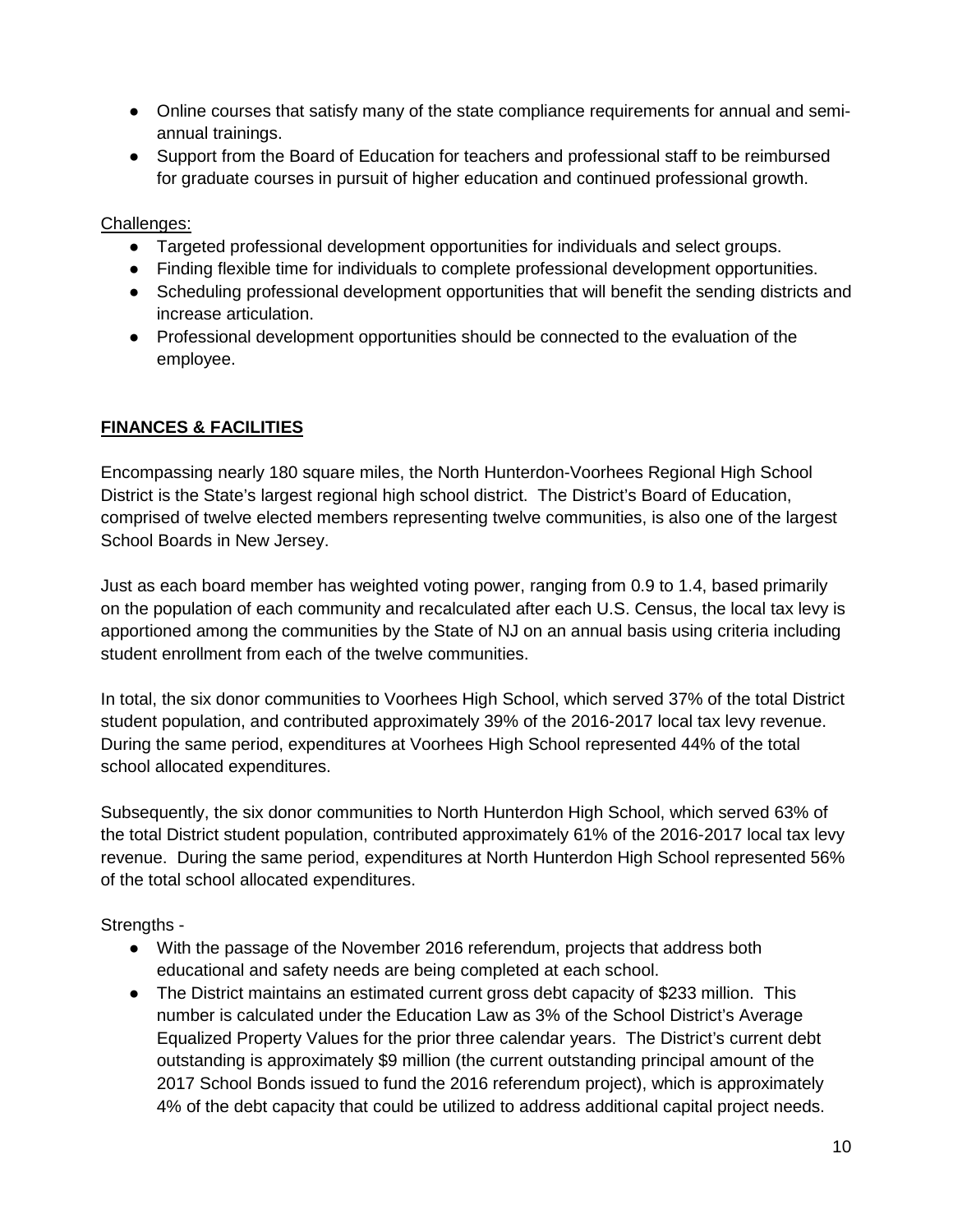- Through the utilization of a food service management company, the student food service program is currently self-sustaining and does not require funding for operating expenses through the annual District budget.
- The District Administrative team actively seeks to maximize available funding by engaging in shared services agreements with the local governmental entities and through utilization of the Hunterdon County Educational Services Commission for provision of services.

Challenges -

- The negotiated bargaining agreements (school administrators, teachers, educational support personnel, secretaries, and facilities staff) expire June 30, 2018.
- Declining student enrollment In December 2016, during an update of the District demographic study, the engaged demographer projected that by the 2021-22 school year, enrollment will decline by approximately 500 students. As enrollment declines, the District will need continue to develop and implement strategies to ensure the ongoing efficient utilization of funding, facilities, technology, and deployment of human resources.
- Addressing aging facilities Voorhees High School built in 1973, with an addition in 1980 and North Hunterdon High School built in 1950, with additions in 1956, 1968, and 2002.
- In December 2017, during a full update of the Long Range Facilities Plan, the engaged architectural firm identified a estimated \$32.5 million of capital projects needed district-wide to maintain a safe environment that is conducive to learning.
- While the District currently maintains approximately \$7 million in capital reserve, with over \$32 million in outstanding projects, there is a funding deficit of approximately \$25.5 million needed to address these projects.
- The tax levy remains the largest source of revenue for the annual operating budget, with the current 2017-18 tax levy at approximately \$47 million. Growth of the tax levy is limited to 2% per year and based on the 2017-2018 tax levy, a 2% increase would generate approximately \$940,000 in additional revenue.

# **SCHOOL AND COMMUNITY RELATIONS**

Though the regional high school district is spread out over about 180 square miles and 12 municipalities, there is still a strong sense of school spirit and hometown pride across the region for the high schools. This was on full display when both schools' football teams competed in their respective state championship final game at Metlife Stadium on December 2, 2017. Communities escorted the teams out of town, welcomed them home and also came to the stadium to cheer them on.

In the rural setting of northern Hunterdon County, the high schools are a focal point and utilized by over 100 community groups throughout the year for meetings, practices, fundraisers, etc. The community consists of many residents who are graduates of either North Hunterdon or Voorhees and still come out to support their alma mater. The Board has also hired many staff members who are graduates of the high schools.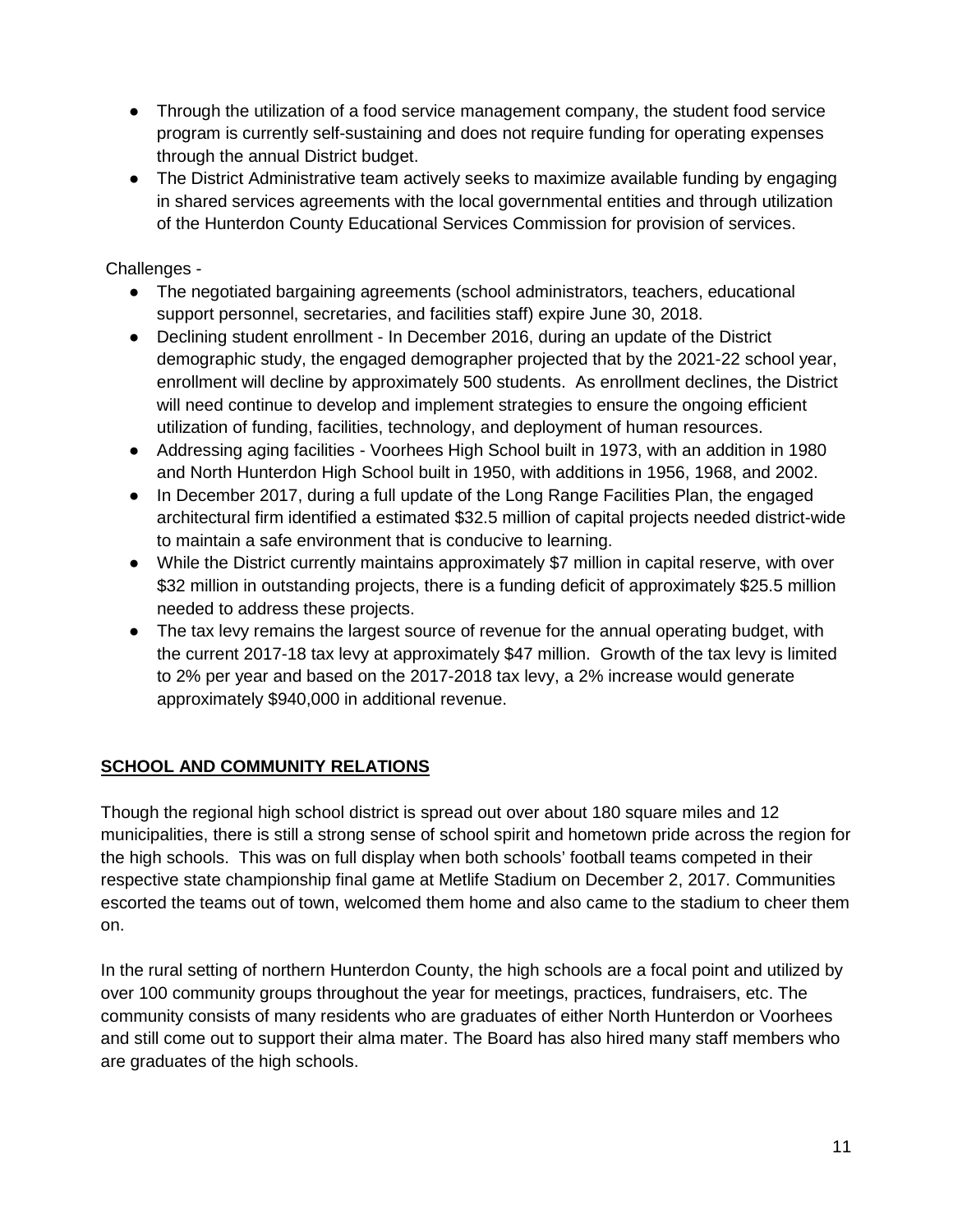Community service is a part of the culture at both high schools, with many of our student organizations raising money or collecting items to support local families and charities. For instance, every year during Spirit Fest (week of Milk Can Game), Voorhees runs a large food drive and all donations are given to the Open Cupboard Food Pantry in Clinton. Food and presents are also collected and given to local families in need during the holiday time by the Key Clubs and health offices.

Both North Hunterdon and Voorhees have active parent organizations, such as the Parent-Teacher-Student Association/Organization (PTSA/PTSO) and Music Association, as well as the athletic Booster Clubs. Through a goal in the 2012-2017 Strategic Plan, an Education Foundation was established for each high school. All of these organizations are an active and vital part of the high school district, holding events and raising money to benefit our students. Unfortunately, a few parent organizations experienced a decline in membership and have been actively recruiting new members over the last year. We hope that more parents will volunteer to be a part of these important organizations.

Another goal from the previous Strategic Plan was to put an increased focus on working with community groups and organizations to provide educational opportunities to our students. We continue to have a relationship with ExxonMobil through which students have been able to visit their facilities on field trips and female students participated in the Women in Engineering program. Through a grant from Special Olympics, our high schools launched Unified Sports in the 2016- 2017 school year, which provides more opportunities for students with disabilities to participate in sports.

Over the last couple of years, the district also worked with community groups to improve our facilities for students. In 2017, North Hunterdon High School worked with the Clinton Township Committee to create a trail for our student-athletes to utilize in the Fall and Spring seasons for training, particularly for cross country and track and field. The Clinton Township Committee carved the trail on property across Regional Road and the high school district agreed to maintain it during the athletic seasons. Another community collaboration took place at Voorhees High School during the summer of 2017. The Voorhees Community Athletic Foundation (VCAF) provided excavation services and donated sod for the stadium field, at no cost to the high school. The local fire departments also helped out by visiting Voorhees to water the field. Upgrades were made to the North Hunterdon softball fields and Voorhees baseball field through fundraising efforts and assistance from the booster club and community members, at little or no cost to the district. The Education Foundations have also donated several pieces of equipment to our high schools such as a 3D printer and virtual driving simulator and provides scholarships to students.

The high school district has joint agreements with the Clinton Township Police Department and the Lebanon Township Police Department to provide and fund School Resource Officers (SRO) at both high schools. While North Hunterdon had a part-time SRO for over a decade, he has been moved to full-time status during the 2017-2018 school year. Voorhees has a full-time SRO beginning this school year.